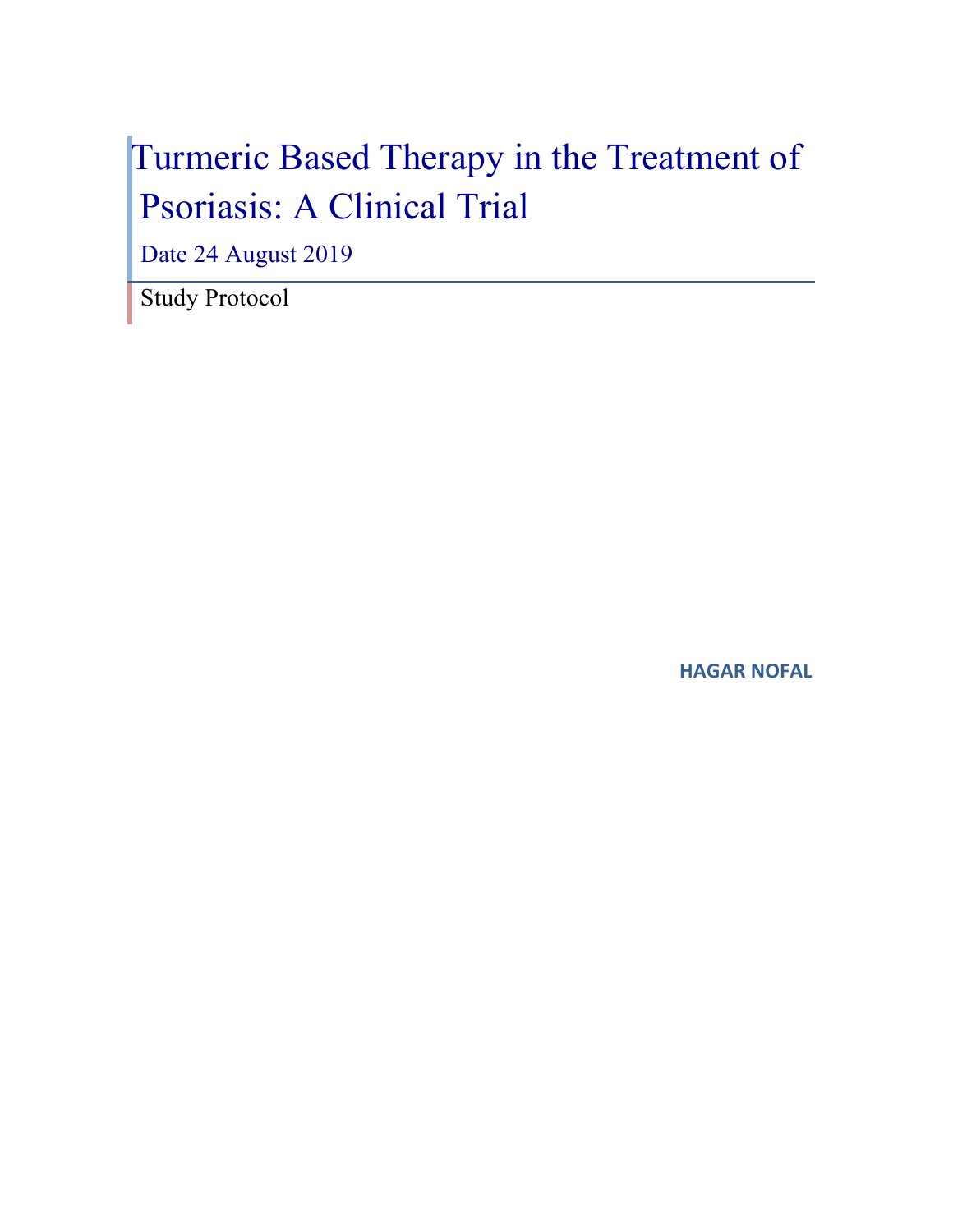#### **Introduction**

Psoriasis is a prevalent skin disorder. It affects around 4% of world's population. It can be disfiguring and disabling in severe cases. Psoriasis has been associated with many comorbidities e.g. increased cardiovascular risk, diabetes and metabolic syndrome **(Cai et al., 2013; Mahil et al., 2016).**

The exact cause of psoriasis is still unknown, however, in a genetically susceptible individual there is evident dysregulated immune response to an unknown stimulus **(Mitra et al., 2013; Mahil et al., 2016).** There is dysregulation of the mechanisms present in the skin to upregulate or to down regulate the immune responses when needed (**Wang et al., 2011).** Such dysregulation results in abnormal continuous inflammatory loop observed in psoriasis. In psoriasis there are specific pathways continuously activated including Th1 pathway with TNFα, IL6 and IL 12 upregulation and Th17 pathway with increased expression of IL17 and IL23. When exposed to environmental triggers, self-RNA and self-DNA released from stressed keratinocytes got complexed with / Cathelicidine (LL37). The formed complexes interact with Toll like receptors (TLRs) of plasmacytoid dendritic cells (pDCs). On their activation, pDCs produce interferon- $\alpha$  (IFN- $\alpha$ ). INFα orchestrates the maturation of monocyte derived dendritic cells (moDCs). Moreover, self-RNA / LL37 complexes and viral ssRNA directly enhance the maturation of IFN-α-primed moDCs both on phenotypical and functional levels. The moDCs maturation is further promoted by TNF-α, IL-1β, INF-γ, IL-6, secreted from stressed keratinocytes, fibroblasts, lymphocytes, natural killer T cells and macrophages. Mature IFN- $\alpha$ -primed moDCs migrate to draining lymph nodes, where they drive naive T cell differentiation into Th1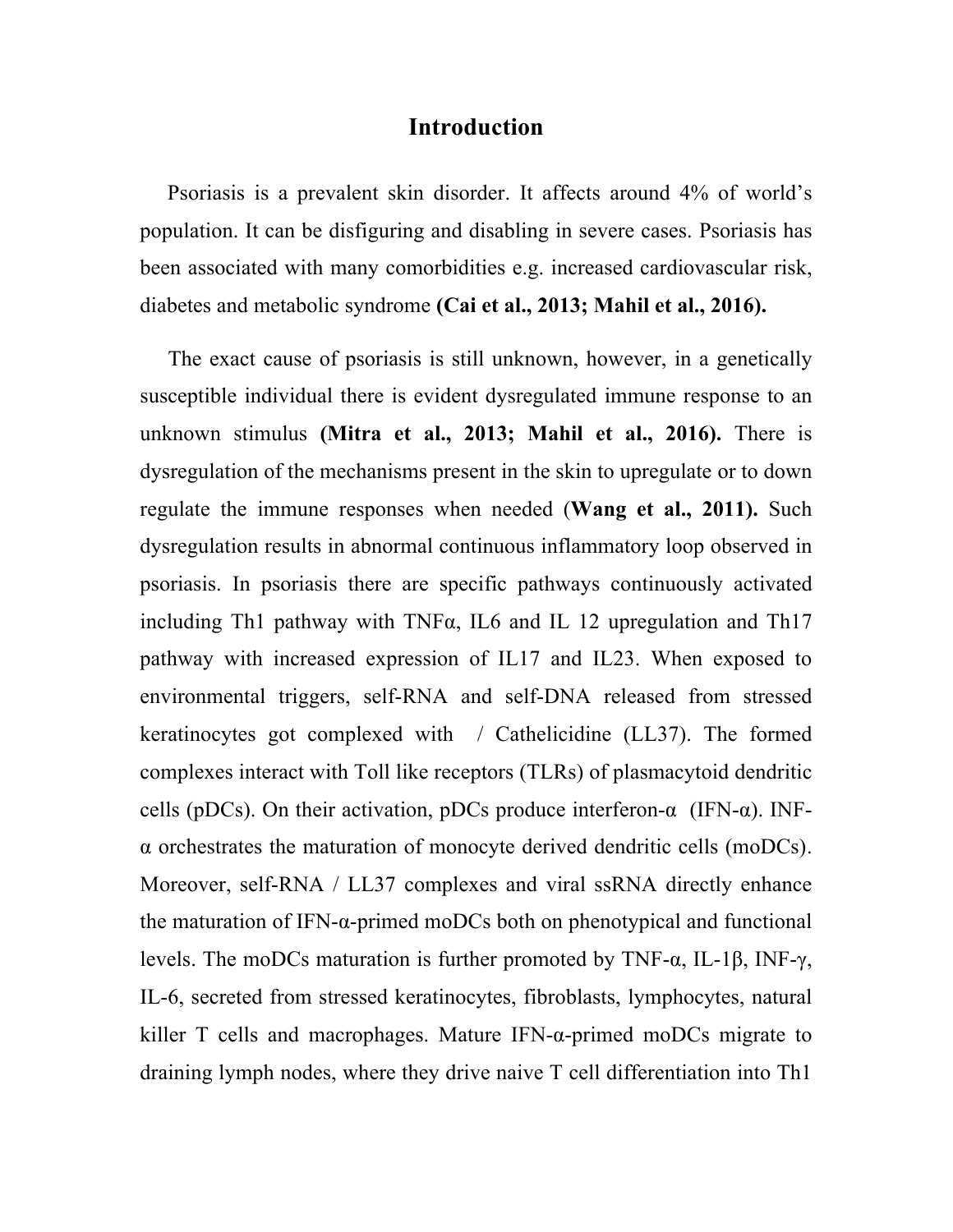and/or Th17 cells through IL-12 and IL-23. These T cells migrate via lymphatic and blood vessels into psoriatic dermis and contribute to the formation of a psoriatic plaque **(Farkas & Kemény, 2012)**.

Nuclear factor κB (NF-κB) is a transcription factor that orchestrates inflammation and other complex biological processes including cellular proliferation, differentiation and apoptosis. It also controls various cytokines and chemokines production. It has a major role in psoriasis development; its activation and nuclear translocation is present in every step of the way of psoriasis starting from stressed keratinocyte release of cytokines to maturation and activation of dendritic cells to the continuous loop of T cell activation. Inducers of NF-κB include pro-inflammatory cytokines, such as TNF- $\alpha$  and IL-1, foreign antigens, such as carbohydrates and peptides recognized by pattern recognition molecules as TLRs **(Goldminz et al., 2013)**. Induction of NF-κB leads to its nuclear translocation with alteration of cell cycle and apoptosis in keratinocyte along with immune cell activation and cytokine release **(Tsuruta, 2009)**. NF-κB is a central point in psoriasis pathogenesis and its level is elevated in psoriatic skin (**Lizzul et al., 2005)**  and is reduced with successful treatment with anti TNF- α therapies **(Lizzul et al., 2005; Avramidis et al., 2010)**. Glucocorticoids competitively inhibit NF-κB binding. NF-κB represents a potential target for antipsoriatic therapy (**Goldminz et al., 2013)**.

Curcuma longa (Linn) (turmeric) is a rhizomatous herbaceous plant. Its extract Curcumin (diferuloylmethane) has gained an increasing interest for its pro apoptotic properties inhibiting cell proliferation. So it has been tested for its anticancer efficacy in animal models of pancreatic cancer, breast cancer, colorectal cancer and skin cancer **(Kang et al., 2016)**. Turmeric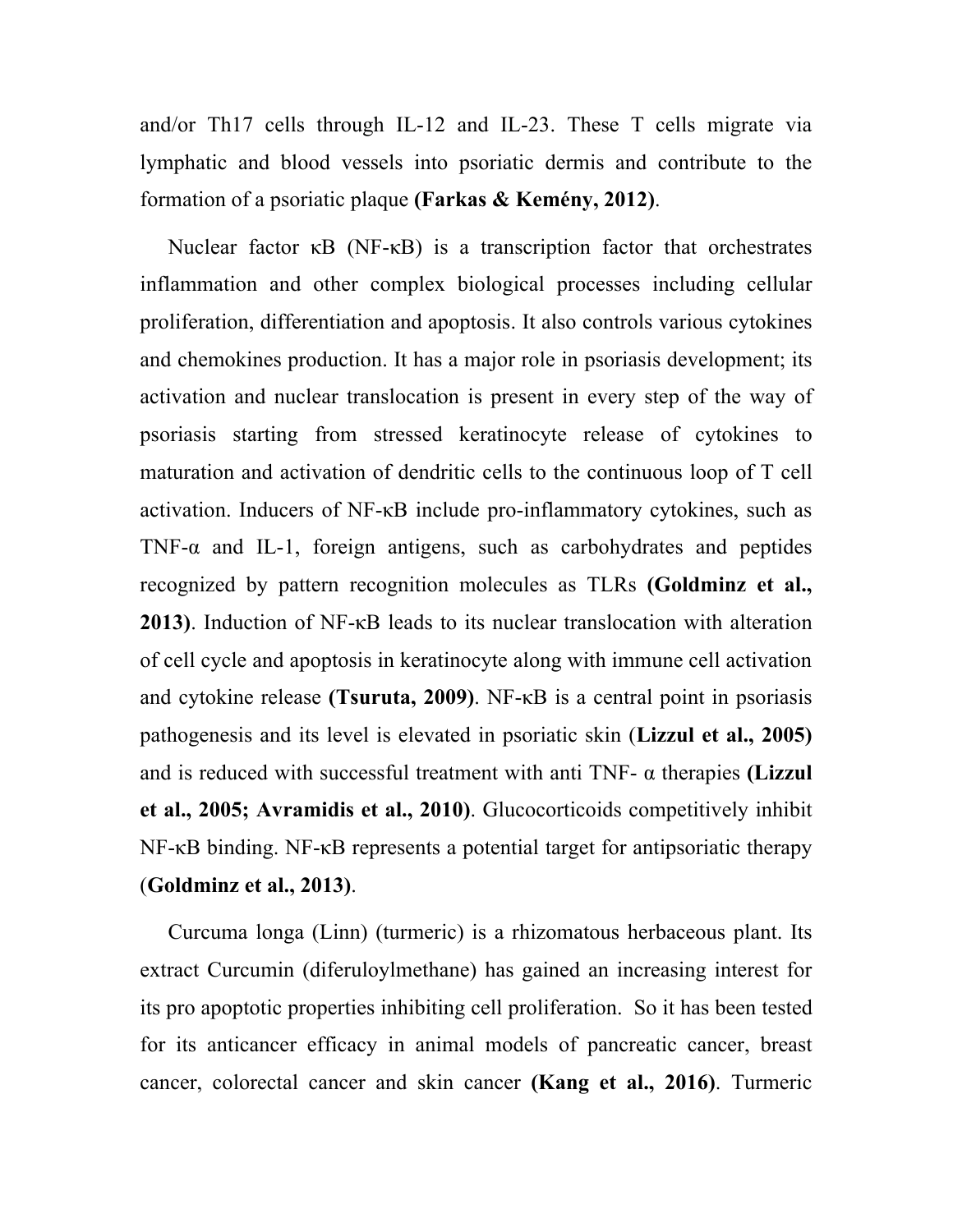extract has also showed phosphorylase kinase inhibition activity, hence an anti-inflammatory, anti-oxidant, anti-microbial and anti-carcinogenic effects. It has inhibitory effects on NF-κB and various cytokines production **(Sun et al., 2013)**. Curcumin, the turmeric extract, inactivated NF-κB and subsequently reduced the expression of multiple proinflammatory cytokines including TNF-α, IL-1, IL- 2, IL-6, IL-8, and IL-12 **(Sugimoto et al., 2002; Camacho-Barquero et al., 2007; Sun et al., 2013)**. Curcumin also suppresses the activation of other transcriptional factors including signal transducer and activator of transcription (STAT1, STAT3, and STAT4) **(Sun et al., 2013)**. Both STAT3 & STAT4 are major contributors in T helper differentiation toward Th17 and Th1 respectively. STAT3 also regulate keratinocyte proliferation in psoriasis **(Coimbra et al., 2012)**. Curcumin also has been proved to act as a potent blocker of different types of K channels. K channels play a very important role in T cell activation and differentiation. Blockers of K channels have been under investigation for autoimmune disease management in phase I clinical study **(Kang et al., 2016)**.

The complex nature of psoriasis pathogenesis has imposed the need of many therapeutics. Each targets specific point in the disease pathogenesis. Despite the presence of various systemic and topical therapies, World Health Organization (WHO) global report on psoriasis has highlighted the psoriasis patients' need to have more treatment options **(World Health Organization (WHO), 2016)**.

Turmeric extract has been used for ages in treatment of different diseases as part of alternative medicine. Its effectiveness has been studied in different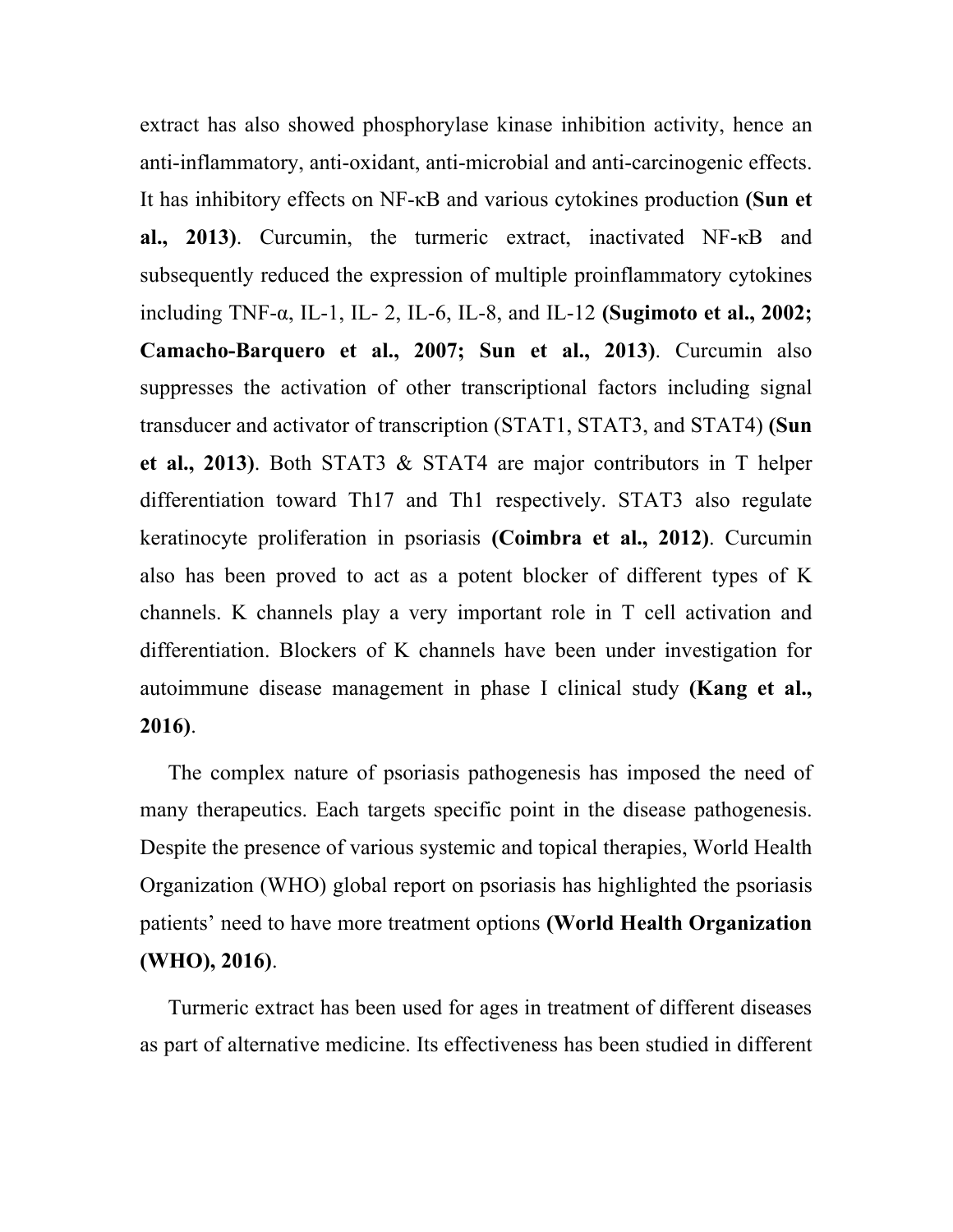dermatologic diseases e.g. acne, eczema, oral lichen planus and psoriasis **(Vaughn et al., 2016).** 

Many other natural remedies have been tried for treatment of psoriasis and other skin disease (**Vaughn et al., 2016)**. There is a trend in patients to ask for herbal natural remedies as a safe, effective and affordable alternative or adjuvant to conventional therapeutics **(Deng et al., 2013; Talbott et al., 2015).** 

## **Rationale**

- •Psoriasis is a prevalent disabling and disfiguring dermatologic condition. WHO resolution on psoriasis has recognized the inadequate treatment options psoriasis patients suffer among other problems. The available treatment options have many side effects. A lot of the effective treatment options are either expensive or not appropriate for hepatic patients who represent a large subset of Egyptian psoriatic patients. This highlights the need for inexpensive and safe alternative.
- Few reports are published on the effectiveness of Turmeric in psoriasis treatment. Having an immune modulatory effect especially as anti NFκB it is expected to be effective therapy with minimal side effect.
- •Up to our knowledge this is the first study addressing the efficacy of combined turmeric and olive oil based topical therapy in psoriasis treatment.

### **Research question**

What is the efficacy of Turmeric based topical therapy in the treatment of psoriasis?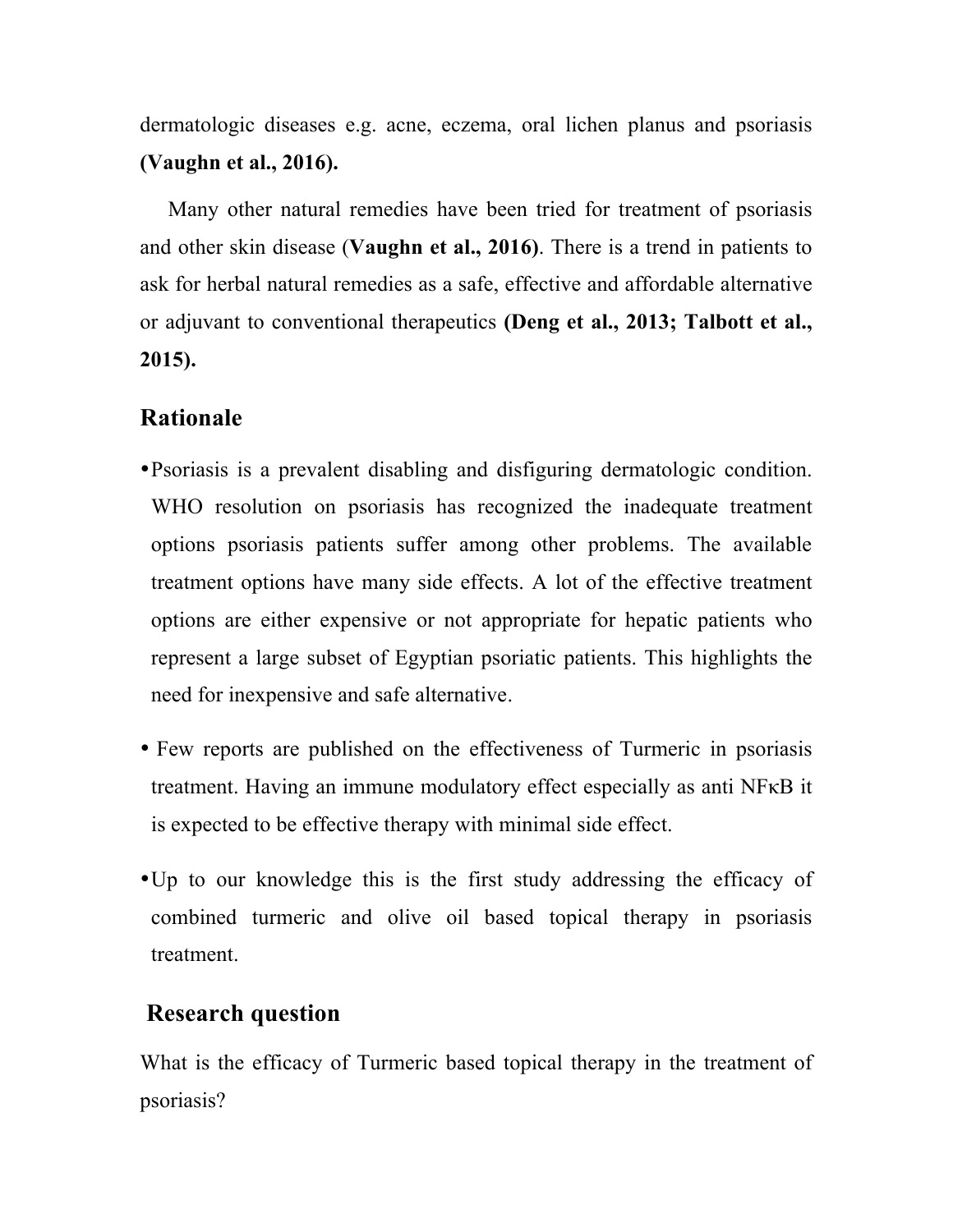# **Hypothesis**

• Turmeric based therapy effectively treat psoriasis through reduction of NFκB expression in psoriatic skin.

# **Aim**

The aim of this study is to verify the efficacy of Turmeric based therapy alone and combined with olive oil in the treatment of psoriasis.

# **Objectives**

- 1- To evaluate the effectiveness of Turmeric extract based topical therapy for psoriasis
- 2- To compare the effectiveness of Turmeric extract based therapy and combined Turmeric/Olive oil based therapy.
- 3- To identify the effect of Turmeric based therapy of NFκB expression in psoriasis.

# **Subjects and methods**

## **Technical design**

• **Setting:** Dermatology, Venereology & Andrology Department, Faculty of Medicine Zagazig University, Pathology Department, Faculty of Medicine Zagazig University.

## **Study design:**

• **Type of study:**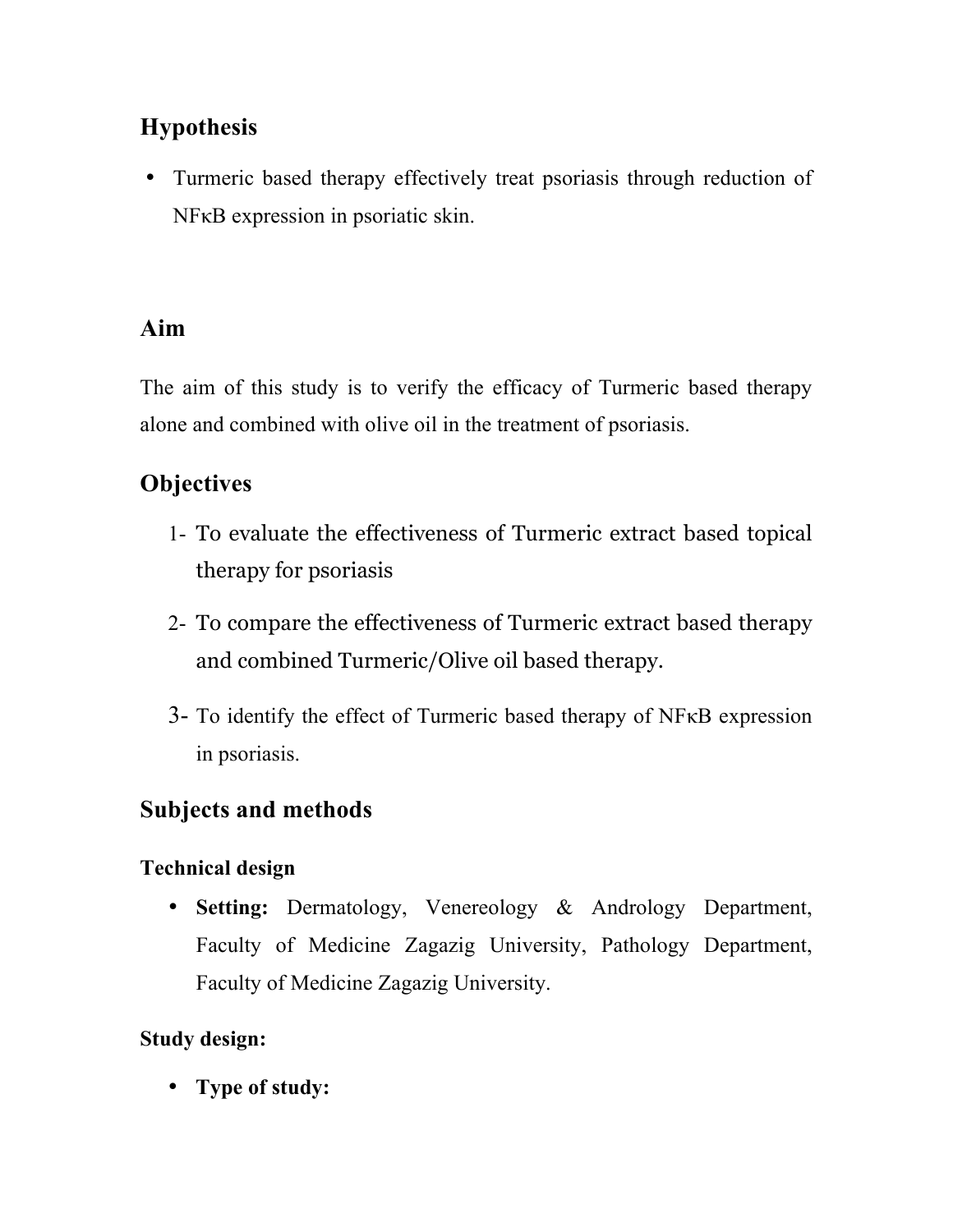Clinical trial

#### • **Sample size:**

The sample size is calculated using OpenEpi with PASI score of the control group is  $3.3 \pm 2$  and of the Turmeric treated group is  $1.4 \pm 1.1$ . So at power of study 80 % and CI 95% the sample size is calculated to be 40 with 10 subjects in each group.

### • **Inclusion criteria**

All participants must be willing to sign informed consent.

The study will include

#### **For the patients group:**

- 1- Patients with mild to moderate psoriasis vulgaris of any age & gender.
- 2- Patient didn't receive any systemic or topical therapy for psoriasis the last 4 weeks.

## **For the control group:**

- 1- Psoriasis vulgaris patients (mild to moderate) of matching age and gender.
- 2- Patients didn't receive any systemic or topical therapy for psoriasis the last 4 weeks

### • **Exclusion criteria**

- 1. Patients previously received topical or systemic therapy for psoriasis in the past 4 weeks.
- 2. Patients with pustular or erythrodermic psoriasis.
- 3. Patients with other dermatological diseases.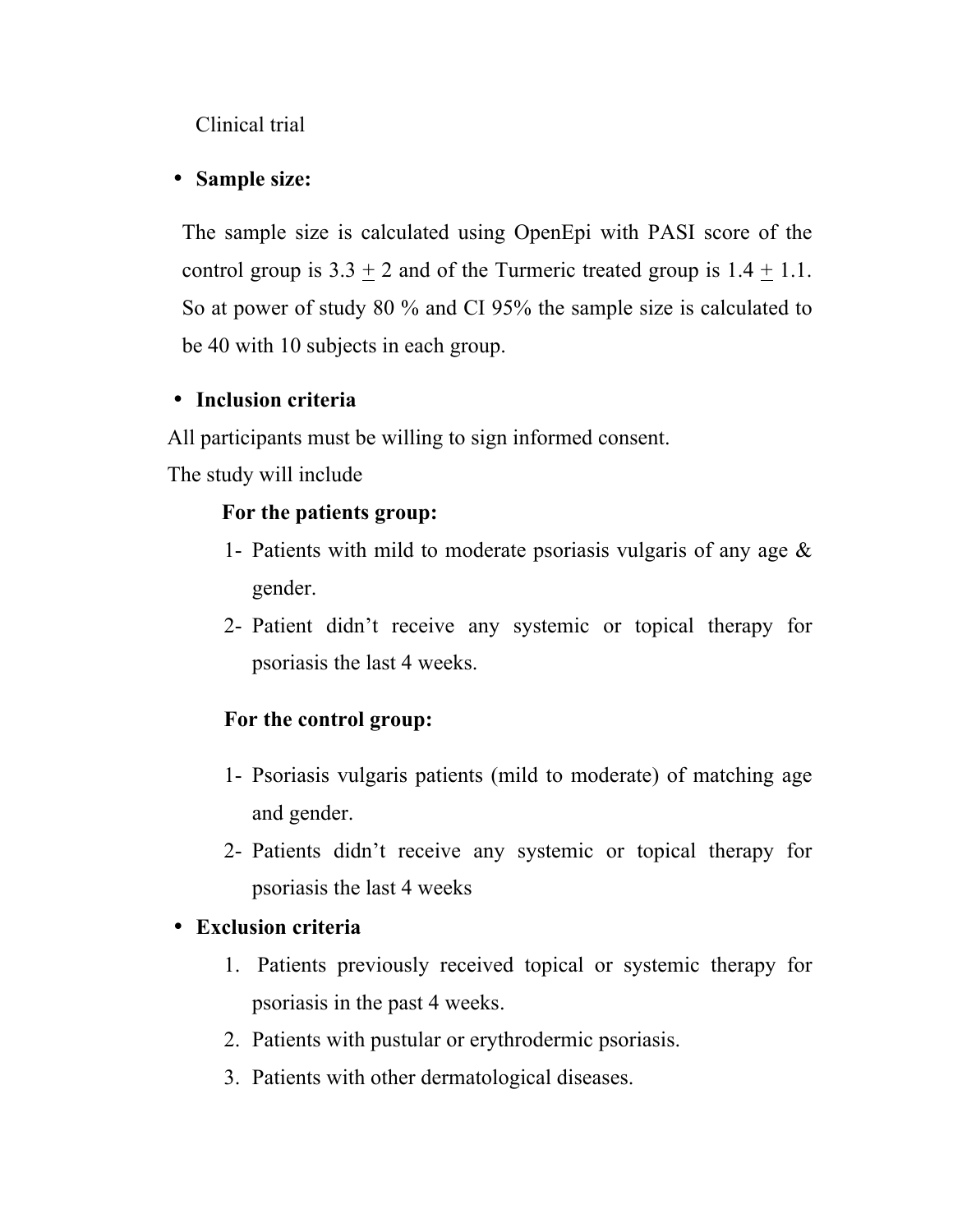4. Patients have hypersensitivity from the active ingredients of the therapy.

#### • **Study groups**

Four groups will be included in the study

Group 1: 10 psoriatic patients will receive Turmeric extract based topical therapy for at least 4 weeks up to 12 weeks.

Group 2: 10 psoriatic patients will receive Turmeric and Olive oil based topical therapy for at least 4 weeks up to 12 weeks.

Group 3: 10 psoriatic patients will receive only the base topical therapy for at least 4 weeks up to 12 weeks.

Group 4: 10 psoriatic patients will receive 2 sessions of NB-UVB every week for at least 4 weeks up to 12 weeks.

Group 5: 10 psoriatic patients will receive daily Betamethasone or Calcipotriol every week for at least 4 weeks up to 12 weeks.

#### **Steps of study:**

- All study subjects will be subjected to:
- *I. History Taking:* Detailed history will be taken from patients regarding name, age, duration of disease, arthropathy, family history of the disease, other dermatologic conditions, other systemic diseases and drug history
- II. *Clinical evaluation*: Assessment of the psoriasis using PASI score.
- III. *Dermoscopic evaluation*: The psoriatic plaques will be assessed using dermoscope. The dermsoccopic criteria of psoriasis includes dotted vessels regulary distributed on light red background with white silvery scales homogenously distributed on the erythematous background.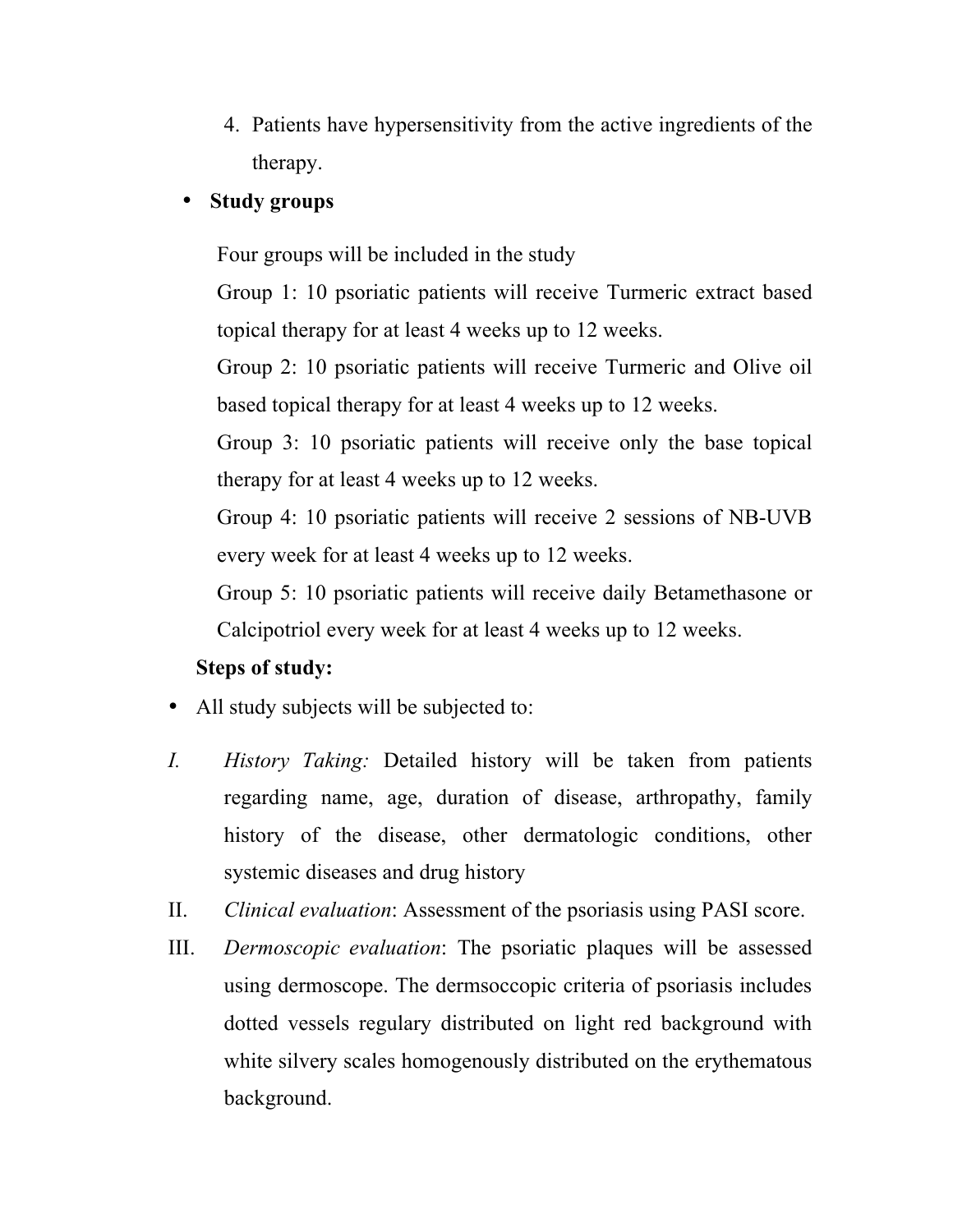- IV. *Histopathologic assessment*: 5 ml punch Skin biopsies will be obtained and immersed in 10% formalin then embedded in paraffin wax and processed for H&E staining. The diagnosis of psoriasis will be histologically confirmed.
- V. *Immunohistochemical analysis*: NFκB expression in the psoriatic skin will be evaluated before and after treatment using immunohistochemical stain.

### **Administrative design**

All patients included in the study will provide written informed consent after being informed about the study steps, the possible complications and their capability to withdraw at any time after approval of Institutional Review Board Of Faculty of Medicine, Zagazig University.

#### **Results**

The collected data will be presented in tables and suitable graphs and the appropriate statistical methods will be applied.

#### **Discussion**

The obtained results will be discussed and compared to the available relevant literature and published scientific researches to explain them.

#### **Conclusion and recommendations**

Conclusion and recommendations derived from the results of the study will be presented.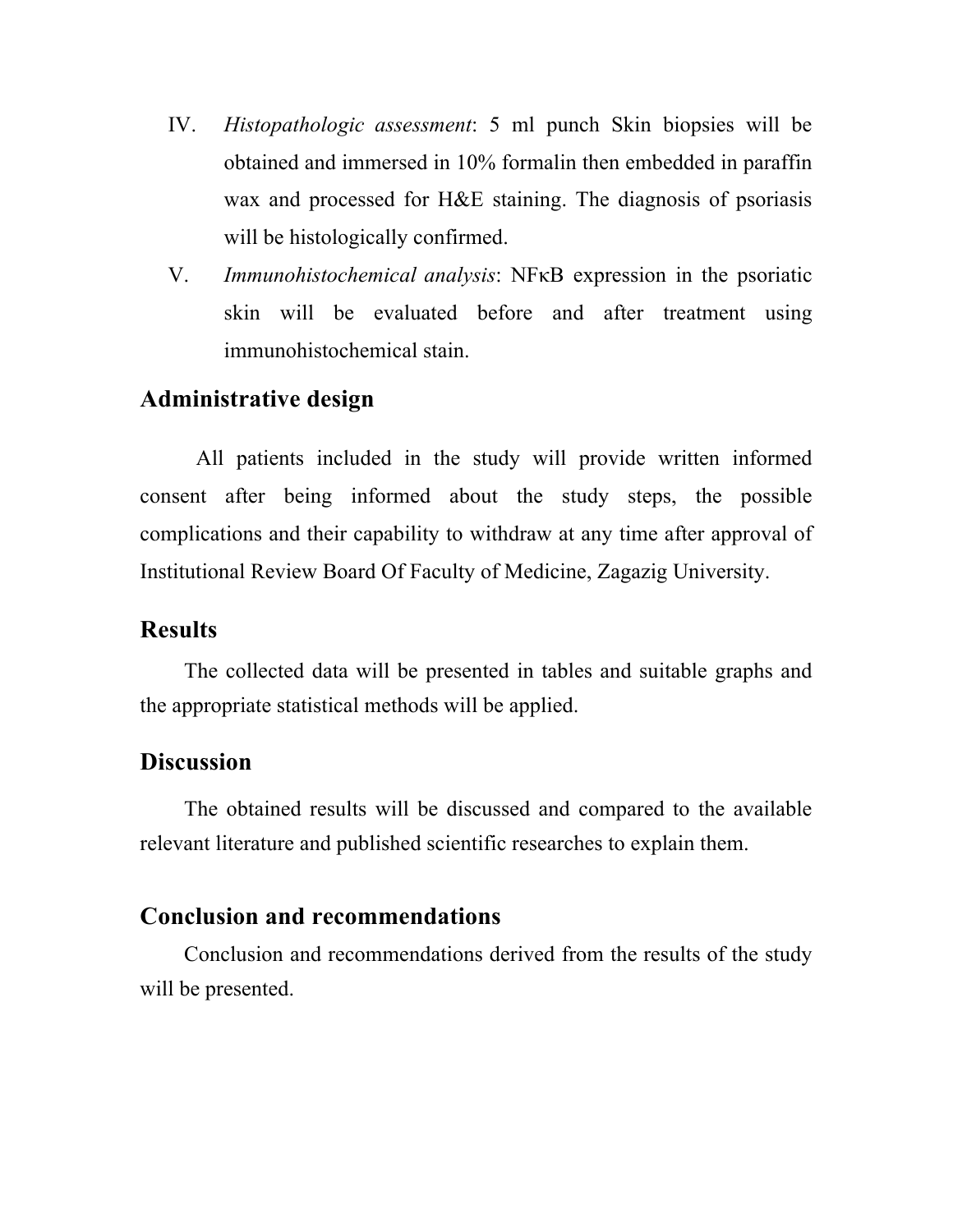#### **References**

- **Avramidis, G., Krüger**‐**Krasagakis, S., Krasagakis, K., Fragiadaki, I., Kokolakis, G., & Tosca, A. (2010).** The role of endothelial cell apoptosis in the effect of etanercept in psoriasis. British Journal of Dermatology, 163(5), 928-934.
- **Cai Y, Fleming C, Yan J. (2013).** Dermal γδ T cells A new player in the pathogenesis of psoriasis. Int Immunopharmacol. 16: 388-91.
- **Camacho-Barquero, L., Villegas, I., Sánchez-Calvo, J. M., Talero, E., Sánchez-Fidalgo, S., Motilva, V., & de la Lastra, C. A. (2007).** Curcumin, a Curcuma longa constituent, acts on MAPK p38 pathway modulating COX-2 and iNOS expression in chronic experimental colitis. International immunopharmacology, 7(3), 333-342.
- **Coimbra, S., Figueiredo, A., Castro, E., Rocha-Pereira, P., & Santos-Silva, A. (2012).** The roles of cells and cytokines in the pathogenesis of psoriasis. International journal of dermatology, 51(4), 389-398.
- **Deng, S., May, B. H., Zhang, A. L., Lu, C., & Xue, C. C. L. (2013).** Plant extracts for the topical management of psoriasis: a systematic review and meta‐analysis. British Journal of Dermatology, 169(4), 769-782.
- **Farkas A and Kemény L. (2012).** Monocyte-derived interferon-alpha primed dendritic cells in the pathogenesis of psoriasis: new pieces in the puzzle. Int Immunopharmacol. 13: 215-8.
- **Goldminz, A. M., Au, S. C., Kim, N., Gottlieb, A. B., & Lizzul, P. F. (2013).** NF-κB: an essential transcription factor in psoriasis. Journal of dermatological science, 69(2), 89-94.
- **Kang, D., Li, B., Luo, L., Jiang, W., Lu, Q., Rong, M., & Lai, R. (2016).** Curcumin shows excellent therapeutic effect on psoriasis in mouse model. Biochimie, 123, 73-80.
- **Lizzul, P. F., Aphale, A., Malaviya, R., Sun, Y., Masud, S., Dombrovskiy, V., & Gottlieb, A. B. (2005).** Differential expression of phosphorylated NF-κB/RelA